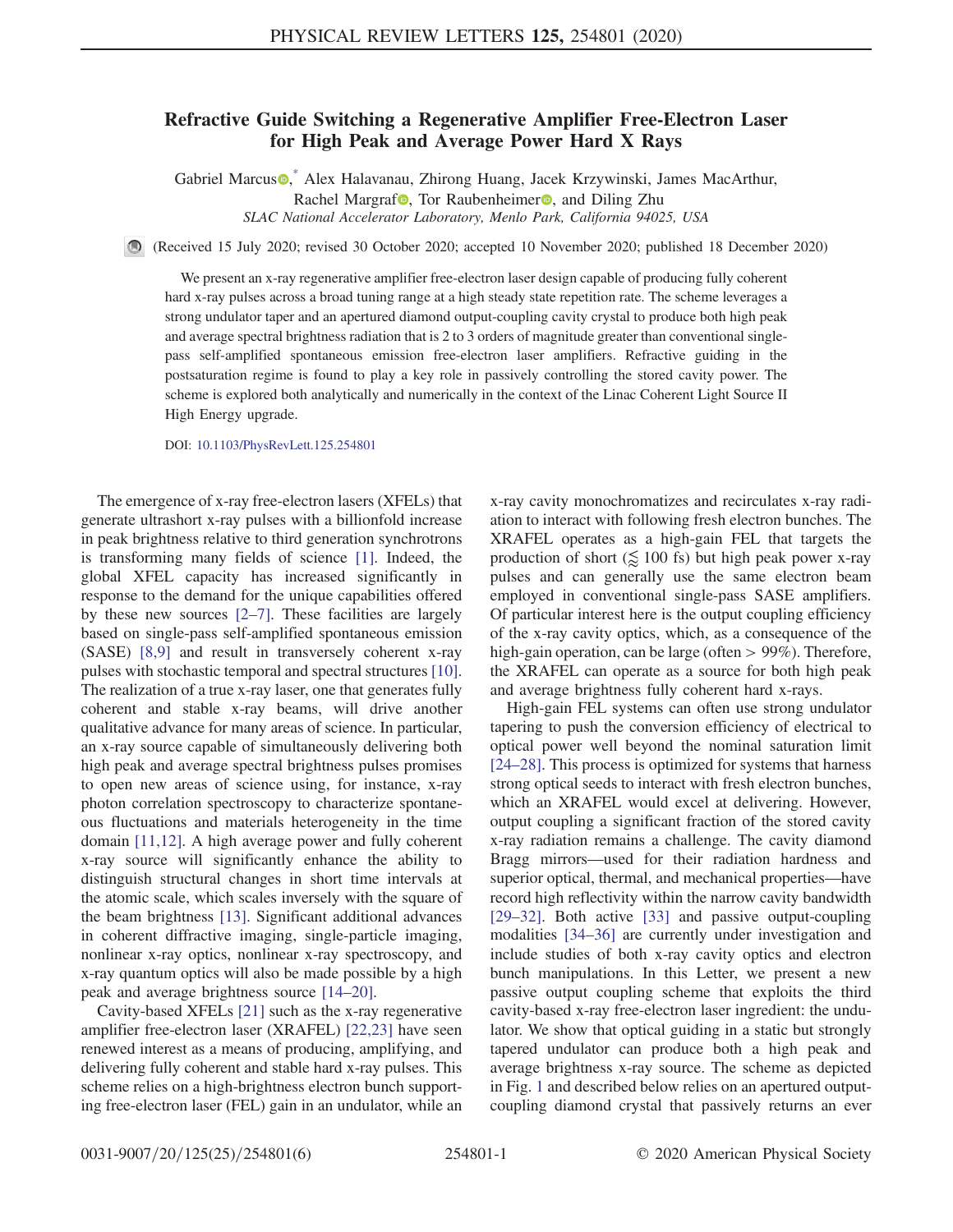<span id="page-1-0"></span>

FIG. 1. Schematic of the refractive guide switching scheme.

smaller fraction of the stored cavity energy as the system evolves from noise. The undulator taper drives the FEL efficiency significantly past the saturation limit upon reaching a steady operating state in as few as five passes, while the apertured diamond optic transmits ∼95–99% of the x-ray power.

Optical guiding in an FEL has been studied in detail and generally separates into two distinct effects, gain guiding and refractive guiding [\[37](#page-4-14)–46]. These effects can be distinguished based on the notion of a complex refractive index for an axially symmetric electron beam having a Gaussian transverse profile [\[42\]:](#page-5-0)

<span id="page-1-1"></span>
$$
n(r, z, A) = 1 + \frac{1}{2} \frac{\omega_b^2(r, z)}{\omega^2} \left\langle \frac{e^{i\psi}}{\gamma} \right\rangle \frac{K[JJ]}{|A(r, z)|}.
$$
 (1)

Here,  $\omega_b^2(r, z) = \omega_{b0}^2 [r_{b0}/r_b(z)]^2 \exp[-r^2/r_b^2(z)]$ ,  $r_b(z)$  is the electron beam radius  $r_a = r_a(0)$ ,  $\omega_a = (r_a)^2/m_c$ . electron-beam radius,  $r_{b0} = r_b(0)$ ,  $\omega_{b0} = (n_0e^2/m\epsilon_0)^{1/2}$  is the initial beam plasma frequency on axis,  $n_0$  is the initial density on axis,  $K = eB_u/k_umc$  is the normalized vector potential of a planar undulator,  $B_u$  is the undulator magnetic field strength on axis,  $k_u = 2\pi/\lambda_u$ ,  $\lambda_u$  is the undulator period, [JJ] is the Bessel factor associated with planar undulators  $\frac{[JJ]}{[JJ]}$   $A = eE / km c^2$  is the normalized vector potential of [\[47\]](#page-5-1),  $A = eE_r/kmc^2$  is the normalized vector potential of the electric field  $E_r$ ,  $\omega = ck$  is the radiation frequency,  $\gamma$  is the electron's Lorentz factor,  $\psi$  is the electron's phase in the ponderomotive potential formed by the undulator and x-ray electric fields, and <> denotes an ensemble average over the electrons.

We are primarily concerned with the effects of refractive guiding, which is associated with the real part of the complex index of refraction, in the postsaturation and strongly tapered regime. The development of bunching in the FEL shifts the radiation frequency so that the copropagating radiation experiences a local index of refraction that is greater than 1. The bunched beam therefore acts like an optical fiber, confining the radiation near the beam axis.

A simple analogy to a quadratic graded refractive index medium is instructive here, while a detailed self-consistent model of optical guiding will be explored in a separate publication. Consider the x-ray radiation to be approximated by a lowest order transverse Gaussian mode,

$$
A(r, z) = A_0(z) \exp\{-[1 - i\alpha(z)]r^2/r_s^2(z)\},\qquad(2)
$$

<span id="page-1-2"></span>where  $r<sub>s</sub>$  is the spot size and  $\alpha(z)$  is related to the inverse of the radius of curvature of the radiation. Inserting this field into Eq.  $(1)$ , expanding the result to second order in r, and taking the real part yields

$$
Re[n(r, z, A)] \approx 1 + \chi - \chi \left(\frac{1}{r_b^2} - \frac{1}{r_s^2}\right) r^2
$$
  
=  $n_0 - \frac{1}{2} n_2 r^2$ , (3)

where  $\chi = 2c^2 \nu K[JJ]/(\omega^2 |A_0| r_b^2) \langle \cos(\psi)/\gamma \rangle$ ,  $\nu = \omega_{b0}^2 r_{b0}^2 / 4c^2 = I_b / I_A$  is Budker's constant,  $I_b$  is the electron beam current, and  $I_a$  is the Alfvén current. An index of  $\chi = 2c^2 \nu K[JJ]/(\omega^2 |A_0|r_b^2\rangle \langle \cos(\psi)/\gamma \rangle$ , beam current, and  $I_A$  is the Alfvén current. An index of refraction as described in Eq.[\(3\)](#page-1-2) can support a stable trapped Gaussian eigenmode of size [\[48\]](#page-5-2)

$$
r_s^2 = \frac{\lambda}{\pi \sqrt{n_2}}.\tag{4}
$$

 $n<sub>2</sub>$  can be simplified further in the tapered postsaturation regime by making the resonant particle approximation [\[24\]](#page-4-10), where the phase of the electrons that are trapped in the ponderomotive bucket in a tapered FEL all have  $\psi \approx \psi_r$ and  $\gamma \approx \gamma_r = [k(1 + K^2/2)/2k_u]$ <br>f. cos(w)/x f. is the trapped <sup>1/2</sup> so that  $\langle \cos(\psi)/\gamma \rangle \approx$ <br>d electron fraction. The  $f_t \cos(\psi_r)/\gamma_r$ .  $f_t$  is the trapped electron fraction. The resonant phase is determined by both the rate of change in the undulator magnetic field and the amplitude of the radiation field via  $\sin(\psi_r) = -K'/(2k_uA[JJ])$ , where the prime denotes a derivative in z. Furthermore, for small prime denotes a derivative in z. Furthermore, for small FEL and taper efficiencies  $K/\gamma \approx K_0/\gamma_0$  and we can simplify  $n_2$  as

<span id="page-1-3"></span>
$$
n_2 = \frac{4c^2}{\omega^2} \nu f_t \cos \psi_r \frac{K_0}{\gamma_0} \frac{1}{|A_0| r_b^2} \left(\frac{1}{r_b^2} - \frac{1}{r_s^2}\right). \tag{5}
$$

Equation [\(5\)](#page-1-3) indicates that it is important to keep the trapped fraction of electrons,  $0 < f_t < 1$ , and therefore the electron bunching, large throughout tapered FEL amplification to keep the confined eigenmode size,  $r<sub>s</sub>$ , matched to the electron beam.

The refractive guide switching scheme for an XRAFEL proceeds as follows. A strong undulator taper is implemented with an apertured output-coupling diamond crystal of fixed diameter D. The taper is ideally matched to a particular seed power  $P_0$  that generates strong bunching prior to saturation and maintains this bunching throughout postsaturation refractive guided amplification. Seed powers lower than  $P_0$ , however, are not matched well to the taper. Electrons will detrap from their ponderomotive buckets and will no longer support refractive guiding or amplification. The unguided radiation in this case will have a larger spot size on the output-coupling crystal and the cavity will return a larger fractional pulse energy for seeding. As the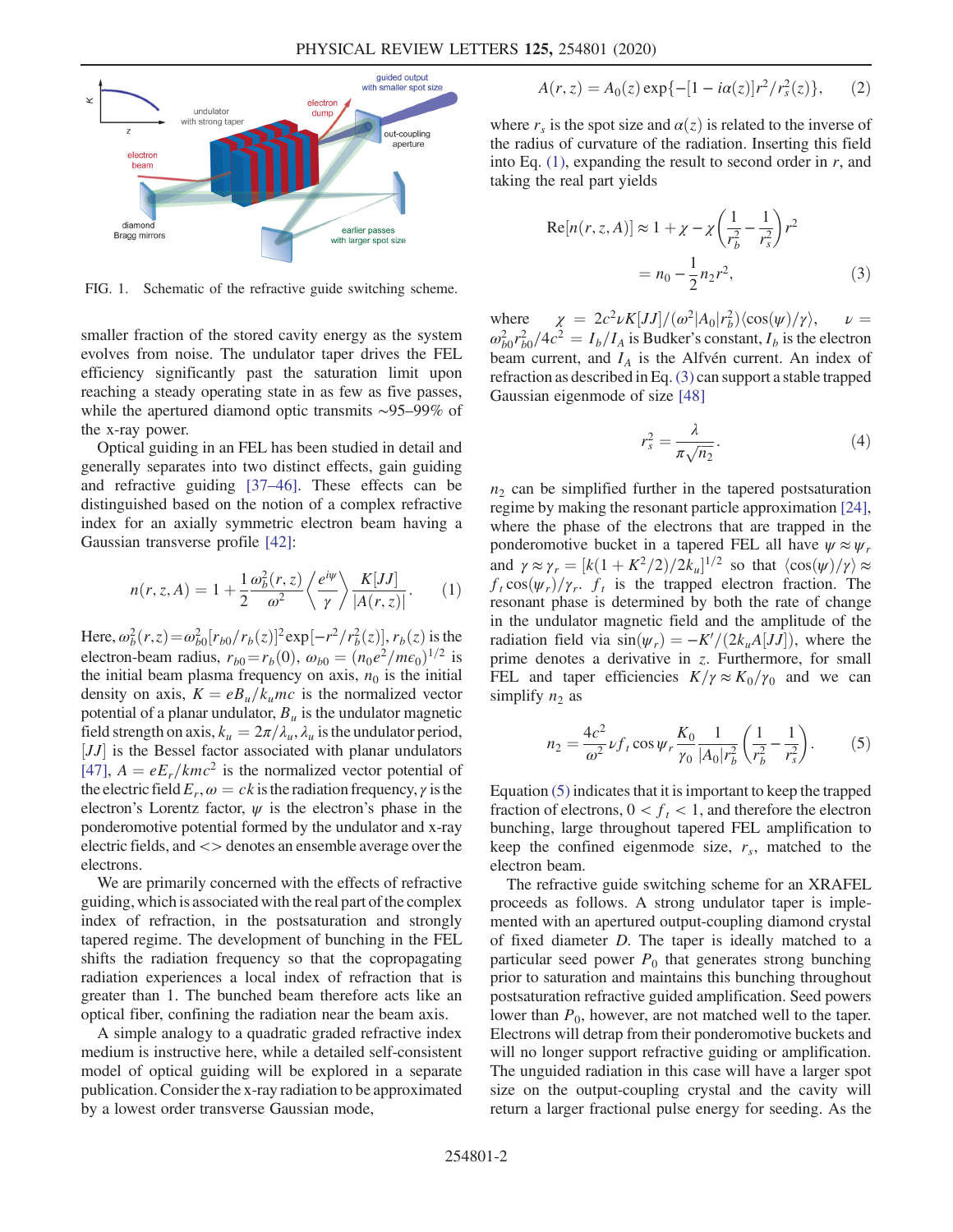<span id="page-2-0"></span>

FIG. 2. Start-to-end properties of a 100 pC charge electron bunch (head is to the right). Unless otherwise noted, solid lines correspond to the left vertical axis and dashed lines to the right. (a) Longitudinal phase space. (b) Current profile (red, dashed) and slice emittance (solid).

seed power increases from pass to pass, the taper becomes more effective, the electrons are trapped longer and support refractive guiding and amplification, and the aperture returns a smaller fractional pulse energy until a steady state is reached. This passive output-coupling scheme dynamically changes the radiation output-coupling fraction to ensure that early passes return a large enough seed power to dominate shot noise while later passes transmit most of the pulse energy and keep the stored cavity power to a manageable level. We explore this scheme below with numerical particle simulations using the FEL code GENESIS [\[49\]](#page-5-3) within the context of the Linac Coherent Light Source II High Energy (LCLS-II-HE) project.

The LCLS-II-HE project [\[50\]](#page-5-4) is a high energy upgrade to the 4 GeV superconducting radio-frequency linear accelerator currently being installed at SLAC as part of the LCLS-II project [\[51\]](#page-5-5). It will produce electron beams with an energy of 8 GeV and will be capable of operating at ∼MHz repetition rates, making realistic x-ray cavity footprints (∼300 m round-trip distance) feasible.

A representative electron bunch longitudinal phase space, as well as slice emittance and current profiles, can be found in Fig. [2](#page-2-0) for a 100 pC charge bunch. The core of this distribution (from ∼120–200 fs) is used to define the parameters for single-frequency simulations and also for three-dimensional start-to-end simulations. The linearly polarized undulator consists of 32 gap-tunable segments of 130 periods each, which are interspersed with strong focusing quadrupoles. The maximum undulator  $K_{\text{max}} = 2.44$  and has a period  $\lambda_u = 26$  mm.

We first study optical guiding in a strongly seeded FEL interaction, which is characteristic of an XRAFEL system. The process is investigated using single-frequency simulations at  $E_{\text{ph}} = 10 \text{ keV}$  for a fixed but strong undulator taper [\[52](#page-5-6)–54] by varying the seed power while keeping the seed Rayleigh length (10 m) and waist location (10 m into the undulator) fixed.

Figure  $3(a)$  shows the gain curves and trapping fraction for three seed powers representing the low, moderate, and nearly optimized cases. The trapping fraction is largest, the

<span id="page-2-1"></span>

FIG. 3. Single-frequency XRAFEL simulations at  $E_{\text{ph}} =$ 10 keV. (a) Power gain curves (solid) and trapped electron fraction (dashed) along the undulator for three representative seed powers. (b) FWHM radiation size (solid) and power (dashed) at the exit of the undulator vs seed power. (c) Normalized projected intensity evolution along the undulator for  $P_{\text{seed}} = 240$  MW. The black lines are 0.5 contours. (d) Seed power at a following pass  $(n + 1)$ assuming a seed power at a given pass  $(n)$  (blue) assuming a circular aperture of diameter  $D = 200 \mu m$ . The red line indicates possible equilibrium points.

radiation power achieves a faster growth rate, and the final power is maximized as the seed power is increased toward a nearly optimized value of ∼240 MW. The increase in trapping fraction and final power at the undulator exit, which results from increasing the seed power from low levels toward an optimized value, should also result in a corresponding smaller final spot size as refractive guiding is better maintained throughout amplification. This is clearly illustrated in Fig. [3\(b\)](#page-2-1), which shows the radiation FWHM transverse size and final power at the end of the undulator as a function of seed power. An optimal seed power of  $~\sim P_0 = 200$  MW produces an FWHM transverse size of ∼50 μm and a power at the end of the undulator of  $~\sim$ 100 GW. Figure [3\(c\)](#page-2-1) shows the evolution of the horizontally projected transverse intensity normalized to its peak value along the undulator for this case. The FWHM spot size, indicated by the black contours, maintains a nearly constant value along the undulator in the postsaturation regime. The core of the radiation is clearly guided while a small fraction of the total radiation leaks outside of the electron beam as the trapped fraction decreases. Finally, a simple model for the system stability can be found by considering an outcoupling aperture of fixed diameter D and lossless cavity optics that return the radiation to the same initial transverse conditions. Figure [3\(d\)](#page-2-1) shows a map that returns the seed power at pass  $n + 1$  given a seed power at pass n under the above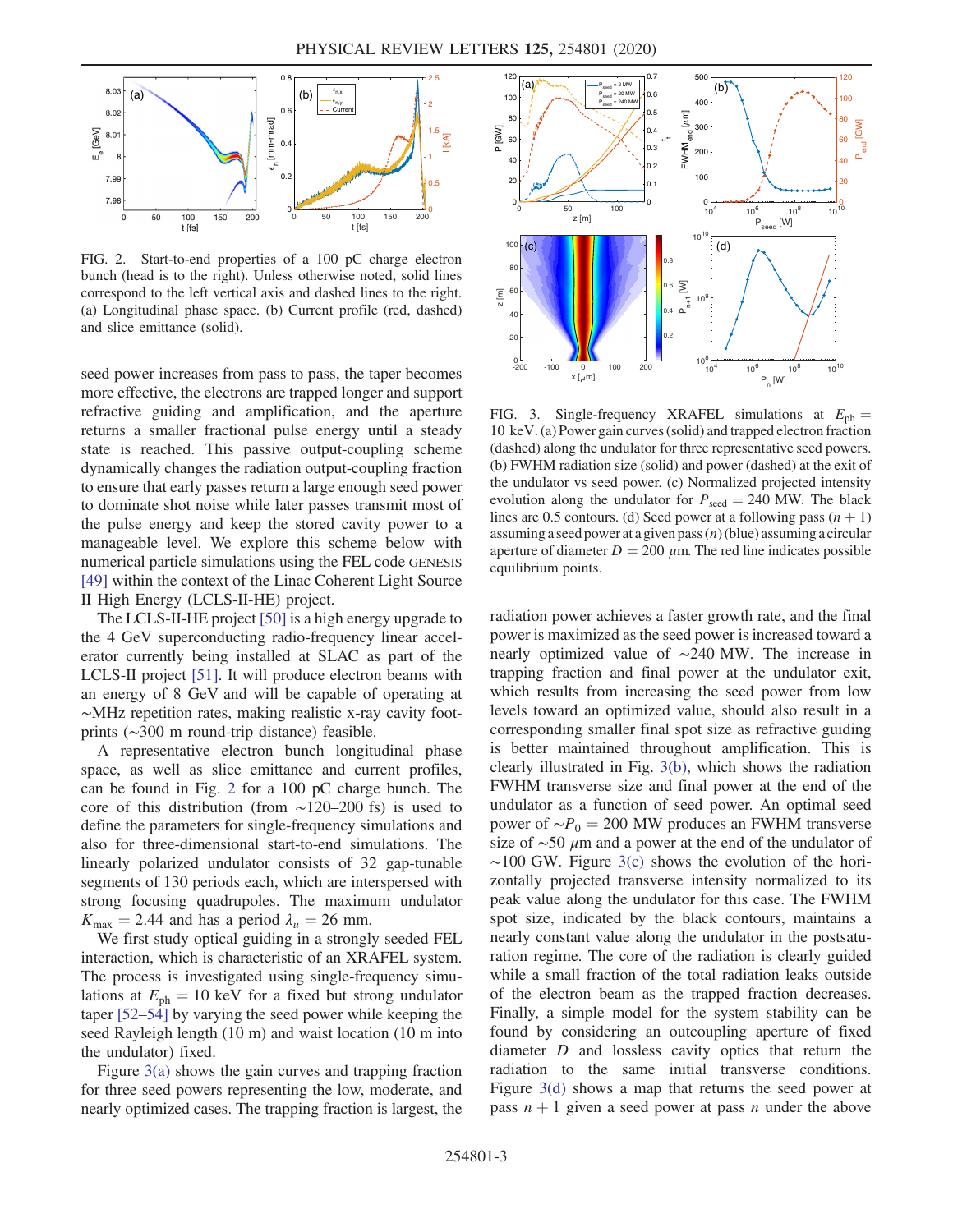| $E$ [keV] | Miller indices | $D$ [ $\mu$ m] | Photons per pulse    | $\Delta E/E$         | $\Delta t$ [fs] | $B_{\text{avg}}$     | $B_{\rm peak}$       |
|-----------|----------------|----------------|----------------------|----------------------|-----------------|----------------------|----------------------|
| 5.875     | (311)          | 200            | $9.0 \times 10^{12}$ | $2.5 \times 10^{-5}$ | 40              | $3.3 \times 10^{28}$ | $8.1 \times 10^{35}$ |
| 10.0      | (440)          | 200            | $2.1 \times 10^{12}$ | $1.5 \times 10^{-5}$ | 40              | $3.8 \times 10^{28}$ | $9.4 \times 10^{35}$ |
| 14.4      | 733)           | 80             | $6.4 \times 10^{10}$ | $9.6 \times 10^{-6}$ | 40              | $3.8 \times 10^{28}$ | $9.6 \times 10^{35}$ |
| 20.0      | (880)          | 40             | $1.3 \times 10^{10}$ | $1.0 \times 10^{-5}$ | 20              | $1.3 \times 10^{27}$ | $6.4 \times 10^{34}$ |

<span id="page-3-0"></span>TABLE I. XRAFEL performance and diamond Bragg mirror parameters.

 $a^2$ photons/sec /(mm-mrad)<sup>2</sup>/(0.1%bandwidth).

stated conditions for  $D = 200 \mu m$ . The intersection of the map with the line  $P_{n+1} = P_n$  is an equilibrium point. The slope of the map near this intersection is nearly zero, indicating it is a stable equilibrium.

Stable and fixed transverse seed radiation properties cannot be maintained, however, as the real system develops from noise, the effective radiation source properties in the undulator evolve from pass to pass, and the output-coupling aperture impacts the radiation distribution. Therefore, timedependent and three-dimensional multipass XRAFEL simulations have been performed using the electron beam in Fig. [2](#page-2-0) beginning from noise at photon energies of 5.87,10.0,14.4, and 20.0 keV. The 3D radiation field at the end of the undulator was propagated through a 300 m round-trip length (1 MHz electron beam repetition rate) optical cavity that adopts the geometry proposed in [\[55,56\]](#page-5-7) (see Fig. [1\)](#page-1-0). The cavity is formed by four 500  $\mu$ m thick diamond crystals, the first of which has a circular aperture of diameter D. The aperture diameter has been empirically optimized and depends on the resonant photon energy (see Table [I\)](#page-3-0). Two compound refractive lenses placed symmetrically about the undulator midpoint and having focal lengths of  $f \sim 150$  m provide stable cavity eigenmode waist locations in the middle of the undulator and 150 m away in the return line. Fourier optics techniques [\[57\]](#page-5-8) are used for x-ray free-space propagation and the compound refractive lens focusing, while the dynamical theory of x-ray Bragg diffraction is used to model the interaction of the recirculated cavity x-rays with the diamond Bragg mirrors [\[58\]](#page-5-9).

We illustrate the performance at  $E_{ph} = 10.0 \text{ keV}$  in Fig. [4](#page-3-1). Twenty-five independent XRAFEL runs seeded only by shot noise were performed until a steady state was reached after ∼11 passes. The average seed (amplified) pulse energy as well as rms fluctuations as a function of pass number can be found in Fig. [4\(a\),](#page-3-1) [\(b\).](#page-3-1) An extremely stable steady state operation is reached after ∼6 passes at an amplified pulse energy of ∼3.5 mJ (0.2% relative rms fluctuations) and a returned energy fraction  $\langle 1\% \rangle$ . Figure [4\(c\)](#page-3-1) shows the longitudinal phase space of the spent electron beam at the end of the 11th pass as well as the temporal x-ray power profile. Only ∼16% of the electrons are trapped, indicating possible room for taper improvement. Nevertheless, the peak power of the radiation at the end of the undulator reaches over 100 GW, which represents a gain of  $\sim$ 12 over saturation and is in excellent agreement with singlefrequency predictions. This radiation, however, is not Fourier transform limited as the combination of resistive wall wakefields in the undulator [\[59\]](#page-5-10), initial electron bunch phase space curvature, and differential FEL gain along the longitudinal profile conspire to drive the accumulation of higher order temporal phase during FEL amplification. Furthermore, a small leading radiation spike drives interference fringes outside the main amplifying spectral spike. These effects are clearly evident in the on-axis far-field Wigner distribution and projections in Fig. [4\(d\).](#page-3-1) The radiation can be spectrally cleaned by a high efficiency postundulator monochromator in much the same way the x-ray cavity monochromatizes the returned x-rays for seeding. We note, however, that these effects are not fundamental limitations of the scheme and can be addressed by further electron bunch longitudinal phase space optimization. Similar performance simulations were

<span id="page-3-1"></span>

FIG. 4. XRAFEL simulations at  $E_{\text{ph}} = 10.0 \text{ keV}$ . (a) Average seed energy (solid) and rms fluctuations (dashed) vs pass number. (b) Average amplified energy (solid) and rms fluctuations (dashed) vs pass number. (c) Representative electron bunch longitudinal phase space at the end of the 11th pass and temporal power profile (red, right vertical axis). (d) Normalized Wigner distribution of the on-axis far-field intensity of the 11th pass. The vertical projection (dotted line) is the on-axis temporal intensity (arb. units), while the horizontal projection (dashed line) is the on-axis spectral intensity (arb. units).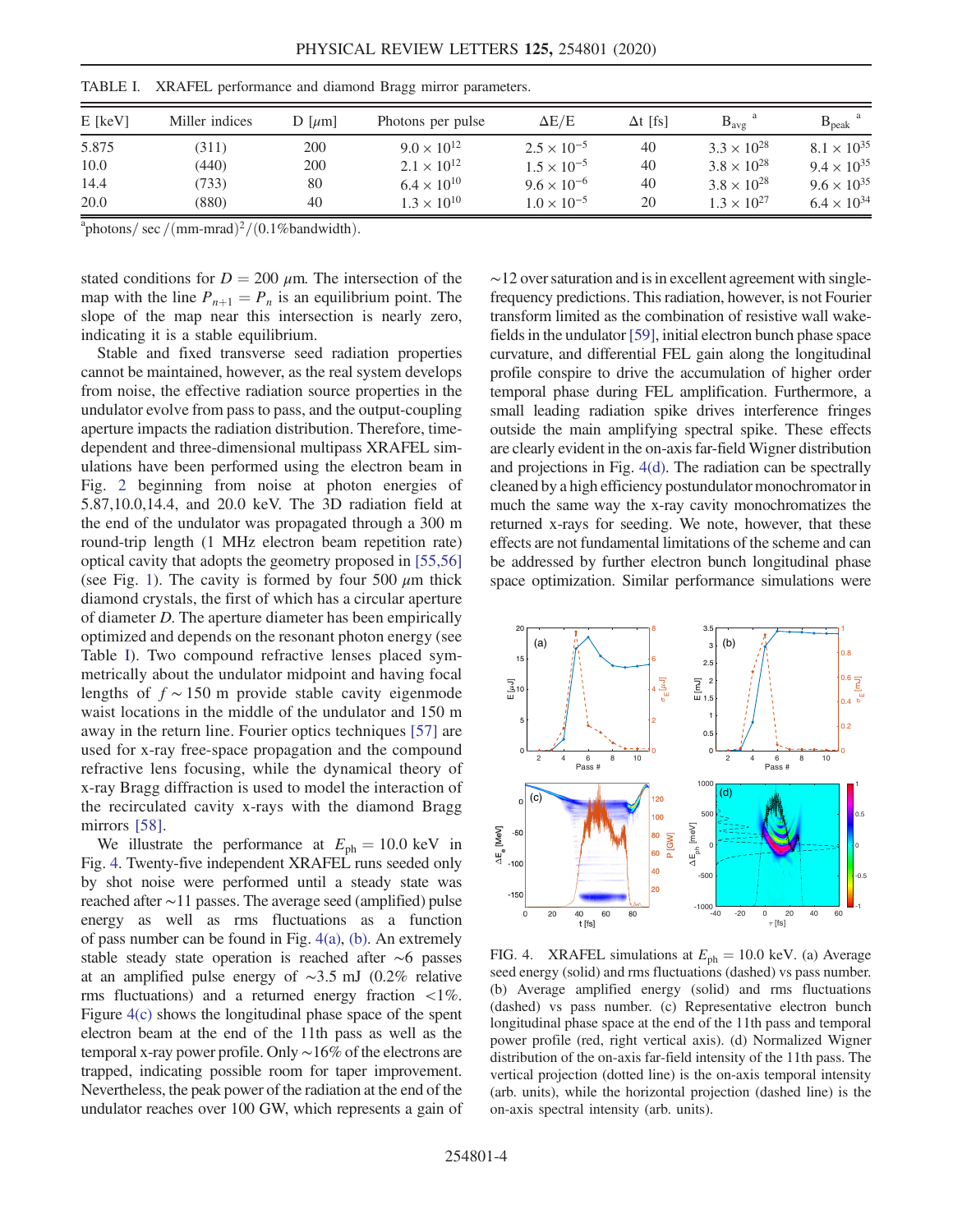completed for resonant photon energies of 5.87, 14.4, and 20.0 keV and are summarized in Table [I.](#page-3-0) It should be noted that ∼8.3 mJ of pulse energy and over 200 GW of peak power per pulse are generated at 5.87 keV. This x-ray source would produce an impressive ∼8.3 kW of average x-ray power. Perhaps more importantly, however, is that the stored cavity power in this scenario is held to 100 W, which is much less than similar cavity-based FEL scenarios considered elsewhere [\[60\].](#page-5-11) The average (peak) spectral brightness is greater than  $10^{28}$ (~ $10^{36}$ ) photons/ sec /(mm-mrad)<sup>2</sup>/  $(0.1\%$ bandwidth) across most of the tuning range. This represents a leap of 2 to 3 orders of magnitude over single-pass SASE amplifiers [\[61\]](#page-5-12). The performance begins to degrade at the highest photon energies where electron beam emittance effects strongly come into play. Nonetheless, the XRAFEL still reaches steady state operation after 15 passes and produces ∼40 W of average x-ray power at  $E_{\text{ph}} = 20 \text{ keV}$ .

In summary, we have presented an XRAFEL scheme that leverages a strong undulator taper to drive the FEL significantly past the nominal saturation point and passively switch ever higher and more stable FEL power out of the x-ray cavity after only a few passes starting from noise. Refractive guiding in the postsaturation regime was studied analytically and numerically, illuminating the principle of refractive guide switching through a fixed aperture. These effects conspire to push the peak and average spectral brightness of the XRAFEL 2 to 3 orders of magnitude beyond any single-pass SASE amplifier and promises to open new areas of science that can leverage narrow bandwidth, high peak power, fully coherent, and stable radiation.

We thank J. Qiang for supplying the start-to-end electron beams used in simulation, and W. M. Fawley, C. Emma, D. Nguyen, K.-J. Kim, and Y. Shvyd'ko for many insightful discussions. This work was supported by the Department of Energy, Laboratory Directed Research and Development program at SLAC National Accelerator Laboratory under Contract No. DE-AC02-76SF00515.

<span id="page-4-0"></span>[\\*](#page-0-0) Corresponding author.

gmarcus@slac.stanford.edu

- <span id="page-4-1"></span>[1] C. Bostedt, S. Boutet, D. M. Fritz, Z. Huang, H. J. Lee, H. T. Lemke, A. Robert, W. F. Schlotter, J. J. Turner, and G. J. Williams, [Rev. Mod. Phys.](https://doi.org/10.1103/RevModPhys.88.015007) 88, 015007 (2016).
- <span id="page-4-2"></span>[2] W. Ackermann et al., [Nat. Photonics](https://doi.org/10.1038/nphoton.2007.76) 1, 336 (2007).
- [3] P. Emma *et al.*, [Nat. Photonics](https://doi.org/10.1038/nphoton.2010.176) 4, 641 (2010).
- [4] T. Ishikawa *et al.*, [Nat. Photonics](https://doi.org/10.1038/nphoton.2012.141) **6**, 540 (2012).
- [5] H.-S. Kang et al., [Nat. Photonics](https://doi.org/10.1038/s41566-017-0029-8) 11, 708 (2017).
- [6] W. Decking et al., [Nat. Photonics](https://doi.org/10.1038/s41566-020-0607-z) 14, 391 (2020).
- <span id="page-4-3"></span>[7] V. S. Paul Scherrer Institute (PSI), Technical Report PSI–10- 04, 2010.
- [8] A. M. Kondratenko and E. L. Saldin, Part. Accel. **10**, 207 (1980).
- [9] R. Bonifacio, C. Pellegrini, and L. Narducci, [Opt. Commun.](https://doi.org/10.1016/0030-4018(84)90105-6) 50[, 373 \(1984\).](https://doi.org/10.1016/0030-4018(84)90105-6)
- <span id="page-4-4"></span>[10] R. Bonifacio, L. De Salvo, P. Pierini, N. Piovella, and C. Pellegrini, [Phys. Rev. Lett.](https://doi.org/10.1103/PhysRevLett.73.70) 73, 70 (1994).
- <span id="page-4-5"></span>[11] G. Grbel, G. Stephenson, C. Gutt, H. Sinn, and T. Tschentscher, [Nucl. Instrum. Methods Phys. Res., Sect. B](https://doi.org/10.1016/j.nimb.2007.05.015) 262[, 357 \(2007\)](https://doi.org/10.1016/j.nimb.2007.05.015).
- [12] Lehmkühler et al., [Proc. Natl. Acad. Sci. U.S.A.](https://doi.org/10.1073/pnas.2003337117) 117, 24110 [\(2020\).](https://doi.org/10.1073/pnas.2003337117)
- <span id="page-4-7"></span><span id="page-4-6"></span>[13] R. Schoenlein et al., SLAC Report SLAC-R-1053, 2015.
- [14] A. Aquila et al., Struct. Dyn. 2[, 041701 \(2015\)](https://doi.org/10.1063/1.4918726).
- [15] Z. Sun, J. Fan, H. Li, and H. Jiang, [Appl. Sci.](https://doi.org/10.3390/app8010132) 8, 132 [\(2018\).](https://doi.org/10.3390/app8010132)
- [16] J. Szlachetko et al., Sci. Rep. 6[, 33292 \(2016\).](https://doi.org/10.1038/srep33292)
- [17] T. E. Glover *et al.*, [Nature \(London\)](https://doi.org/10.1038/nature11340) **488**, 603 (2012).
- [18] R. Röhlsberger, K. Schlage, B. Sahoo, S. Couet, and R. Rüffer, Science 328[, 1248 \(2010\)](https://doi.org/10.1126/science.1187770).
- [19] B. W. Adams, C. Buth, S. M. Cavaletto, J. Evers, Z. Harman, C. H. Keitel, A. Plffy, A. Picn, R. Rhlsberger, Y. Rostovtsev, and K. Tamasaku, [J. Mod. Opt.](https://doi.org/10.1080/09500340.2012.752113) 60, 2 (2013).
- <span id="page-4-8"></span>[20] B. Adams et al., [arXiv:1903.09317](https://arXiv.org/abs/1903.09317).
- [21] G. Marcus et al., in 39th International Free-Electron Laser Conference (FEL'19), Hamburg, Germany, 2019 (Joint Accelerator Conferences Website (JACoW), 2019), pp. 282–287.
- <span id="page-4-9"></span>[22] Z. Huang and R. D. Ruth, *Phys. Rev. Lett.* **96**[, 144801 \(2006\).](https://doi.org/10.1103/PhysRevLett.96.144801)
- <span id="page-4-10"></span>[23] B. W. J. McNeil, [IEEE J. Quantum Electron.](https://doi.org/10.1109/3.108109) **26**, 1124 (1990).
- [24] N. Kroll, P. Morton, and M. Rosenbluth, [IEEE J. Quantum](https://doi.org/10.1109/JQE.1981.1071285) Electron. 17[, 1436 \(1981\).](https://doi.org/10.1109/JQE.1981.1071285)
- [25] C. Emma, N. Sudar, P. Musumeci, A. Urbanowicz, and C. Pellegrini, [Phys. Rev. Accel. Beams](https://doi.org/10.1103/PhysRevAccelBeams.20.110701) 20, 110701 (2017).
- [26] Y. Jiao, J. Wu, Y. Cai, A. W. Chao, W. M. Fawley, J. Frisch, Z. Huang, H.-D. Nuhn, C. Pellegrini, and S. Reiche, [Phys.](https://doi.org/10.1103/PhysRevSTAB.15.050704) [Rev. ST Accel. Beams](https://doi.org/10.1103/PhysRevSTAB.15.050704) 15, 050704 (2012).
- [27] C. Emma, K. Fang, J. Wu, and C. Pellegrini, [Phys. Rev.](https://doi.org/10.1103/PhysRevAccelBeams.19.020705) Accel. Beams 19[, 020705 \(2016\).](https://doi.org/10.1103/PhysRevAccelBeams.19.020705)
- [28] E. A. Schneidmiller and M. V. Yurkov, [Phys. Rev. ST Accel.](https://doi.org/10.1103/PhysRevSTAB.18.030705) Beams 18[, 030705 \(2015\).](https://doi.org/10.1103/PhysRevSTAB.18.030705)
- <span id="page-4-11"></span>[29] T. Kolodziej et al., [J. Synchrotron Radiat.](https://doi.org/10.1107/S1600577518007695) 25, 1022 (2018).
- [30] S. Stoupin and Y. V. Shvyd'ko, [Phys. Rev. Lett.](https://doi.org/10.1103/PhysRevLett.104.085901) **104**, 085901 [\(2010\).](https://doi.org/10.1103/PhysRevLett.104.085901)
- [31] Y. V. Shvyd'ko, S. Stoupin, A. Cunsolo, A. H. Said, and X. Huang, Nat. Phys. 6[, 196 \(2010\)](https://doi.org/10.1038/nphys1506).
- [32] Y. Shvydko, V. Blank, and S. Terentyev, [MRS Bull.](https://doi.org/10.1557/mrs.2017.119) 42, [437444 \(2017\).](https://doi.org/10.1557/mrs.2017.119)
- <span id="page-4-12"></span>[33] J. Krzywinski, Y. Feng, A. Halavanau, Z. Huang, A. Kissas, J. MacArthur, G. Marcus, T. Sato, and D. Zhu, in 39th International Free-Electron Laser Conference (FEL'19), Hamburg, Germany, 2019 (Joint Accelerator Conferences Website (JACoW), 2019), pp. 282–287.
- <span id="page-4-13"></span>[34] H. P. Freund, P. J. M. van der Slot, and Y. Shvyd'ko, [New J.](https://doi.org/10.1088/1367-2630/ab3f72) Phys. 21[, 093028 \(2019\)](https://doi.org/10.1088/1367-2630/ab3f72).
- [35] Y. Shvyd'ko, [Phys. Rev. Accel. Beams](https://doi.org/10.1103/PhysRevAccelBeams.22.100703) 22, 100703 (2019).
- <span id="page-4-14"></span>[36] J.P. MacArthur, A.A. Lutman, J. Krzywinski, and Z. Huang, Phys. Rev. X 8[, 041036 \(2018\).](https://doi.org/10.1103/PhysRevX.8.041036)
- [37] G. T. Moore, [Opt. Commun.](https://doi.org/10.1016/0030-4018(84)90071-3) **52**, 46 (1984).
- [38] E. T. Scharlemann, A. M. Sessler, and J. S. Wurtele, [Phys.](https://doi.org/10.1103/PhysRevLett.54.1925) Rev. Lett. 54[, 1925 \(1985\)](https://doi.org/10.1103/PhysRevLett.54.1925).
- [39] M. Xie and D. A. Deacon, [Nucl. Instrum. Methods Phys.](https://doi.org/10.1016/0168-9002(86)90920-4) [Res., Sect. A](https://doi.org/10.1016/0168-9002(86)90920-4) 250, 426 (1986).